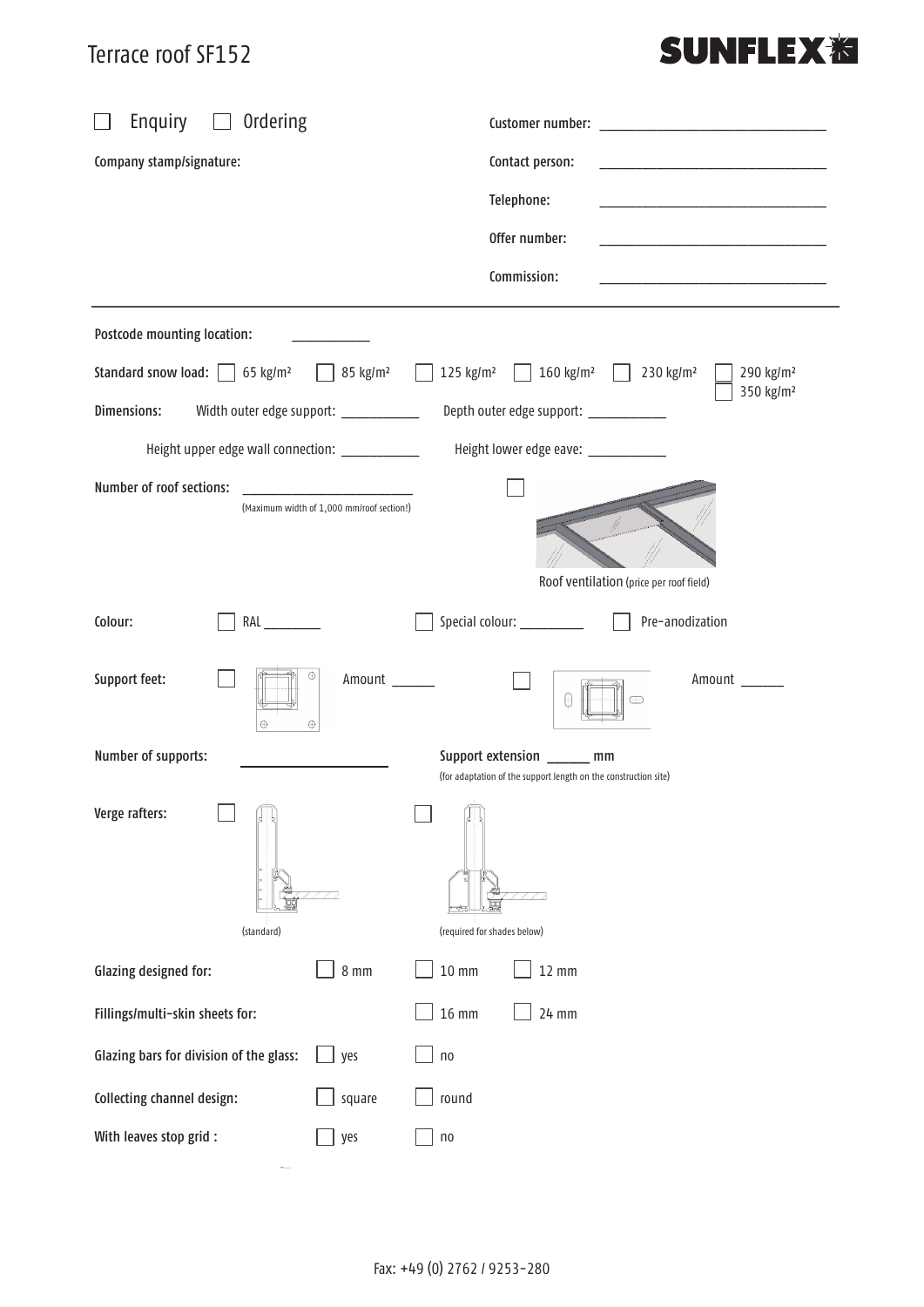#### Terrace roof SF152

# **SUNFLEX<sub>泡</sub>**

| Drainage:<br>(A second downpipe<br>is recommended<br>for a roof surface area of 20 m <sup>2</sup> or more!)                                                                                                                                                                                                                                                                                                                                                                                                                                                                                                                                                                                                                                                           | Set 1        | Set 2                                                        | 咖<br>ю | Set 3                                                 |      |      |  |
|-----------------------------------------------------------------------------------------------------------------------------------------------------------------------------------------------------------------------------------------------------------------------------------------------------------------------------------------------------------------------------------------------------------------------------------------------------------------------------------------------------------------------------------------------------------------------------------------------------------------------------------------------------------------------------------------------------------------------------------------------------------------------|--------------|--------------------------------------------------------------|--------|-------------------------------------------------------|------|------|--|
| Set 1<br>(Screw supports incl. seal, 180° spout, aluminium in roof colour)                                                                                                                                                                                                                                                                                                                                                                                                                                                                                                                                                                                                                                                                                            |              |                                                              |        |                                                       |      |      |  |
| Set 2<br>(Screw supports incl. seal, downpipe 2,500 mm, 2 clamp mounts, aluminium in roof colour)                                                                                                                                                                                                                                                                                                                                                                                                                                                                                                                                                                                                                                                                     |              |                                                              |        |                                                       |      |      |  |
| Set 3<br>(Screw necks incl. seal, downpipe 2,500 mm, 87° pipe bend with outlet, 1 socket, 2 clamp mounts, aluminium in roof colour)                                                                                                                                                                                                                                                                                                                                                                                                                                                                                                                                                                                                                                   |              |                                                              |        |                                                       |      |      |  |
| Aluminium covering panel in the roof colour for set 2 or 3                                                                                                                                                                                                                                                                                                                                                                                                                                                                                                                                                                                                                                                                                                            |              |                                                              |        |                                                       |      |      |  |
| Position of drainage:                                                                                                                                                                                                                                                                                                                                                                                                                                                                                                                                                                                                                                                                                                                                                 | left         | right                                                        |        | middle (only possible if there are 3 or more support) |      |      |  |
| (External view)                                                                                                                                                                                                                                                                                                                                                                                                                                                                                                                                                                                                                                                                                                                                                       |              |                                                              |        |                                                       |      |      |  |
| Light strips for LEDs (customised over the whole of the rafter length in the inner area)<br>Lighting:<br>Part<br>Light strips for LED-stripe (customised over the whole of the rafter length in the inner area)<br>Part<br>LED spots per light strip (please create a sketch for the distribution of the spots)<br>Part<br>Set of 3 LED recessed light "Altea" 3000K<br>Part<br>LED strip 5.000 mm roll (120 LED's / m)<br>Part<br>Dimming controller<br>Part<br>1-channel remote control<br>Part<br>Part<br>5-channel remote control with dimming control<br>Transformer DC 24V 30W<br>Part<br>Transformer 24V 100W<br>Part<br>Part<br>Set of 4 Set, 2m extension cable<br>Set of 4 Set, 3m extension cable<br>Part<br>Set of 3 Set, 1.5m Y-connection cable<br>Part |              |                                                              |        |                                                       |      |      |  |
| Cable duct wall connection:                                                                                                                                                                                                                                                                                                                                                                                                                                                                                                                                                                                                                                                                                                                                           |              | yes<br>n <sub>0</sub>                                        |        |                                                       |      |      |  |
| Accessory:                                                                                                                                                                                                                                                                                                                                                                                                                                                                                                                                                                                                                                                                                                                                                            | part<br>part | Adapter for external shading<br>Adapter for internal shading |        |                                                       |      |      |  |
| <b>Foundation elements:</b>                                                                                                                                                                                                                                                                                                                                                                                                                                                                                                                                                                                                                                                                                                                                           |              |                                                              |        |                                                       |      |      |  |
|                                                                                                                                                                                                                                                                                                                                                                                                                                                                                                                                                                                                                                                                                                                                                                       | front:       | SF <sub>20</sub><br>SF25<br>SF42<br>SF45                     |        | Framed SF25                                           | SF30 | SF35 |  |
|                                                                                                                                                                                                                                                                                                                                                                                                                                                                                                                                                                                                                                                                                                                                                                       | left:        | SF <sub>20</sub><br>SF <sub>25</sub><br><b>SF42</b><br>SF45  |        | Framed SF25<br>Triangle glazing (roof light)          | SF30 | SF35 |  |
|                                                                                                                                                                                                                                                                                                                                                                                                                                                                                                                                                                                                                                                                                                                                                                       | right:       | SF <sub>20</sub><br>SF25<br><b>SF42</b><br>SF45              |        | Framed SF25<br>Triangle glazing (roof light)          | SF30 | SF35 |  |
| Please complete and send the corresponding order form!                                                                                                                                                                                                                                                                                                                                                                                                                                                                                                                                                                                                                                                                                                                |              |                                                              |        |                                                       |      |      |  |